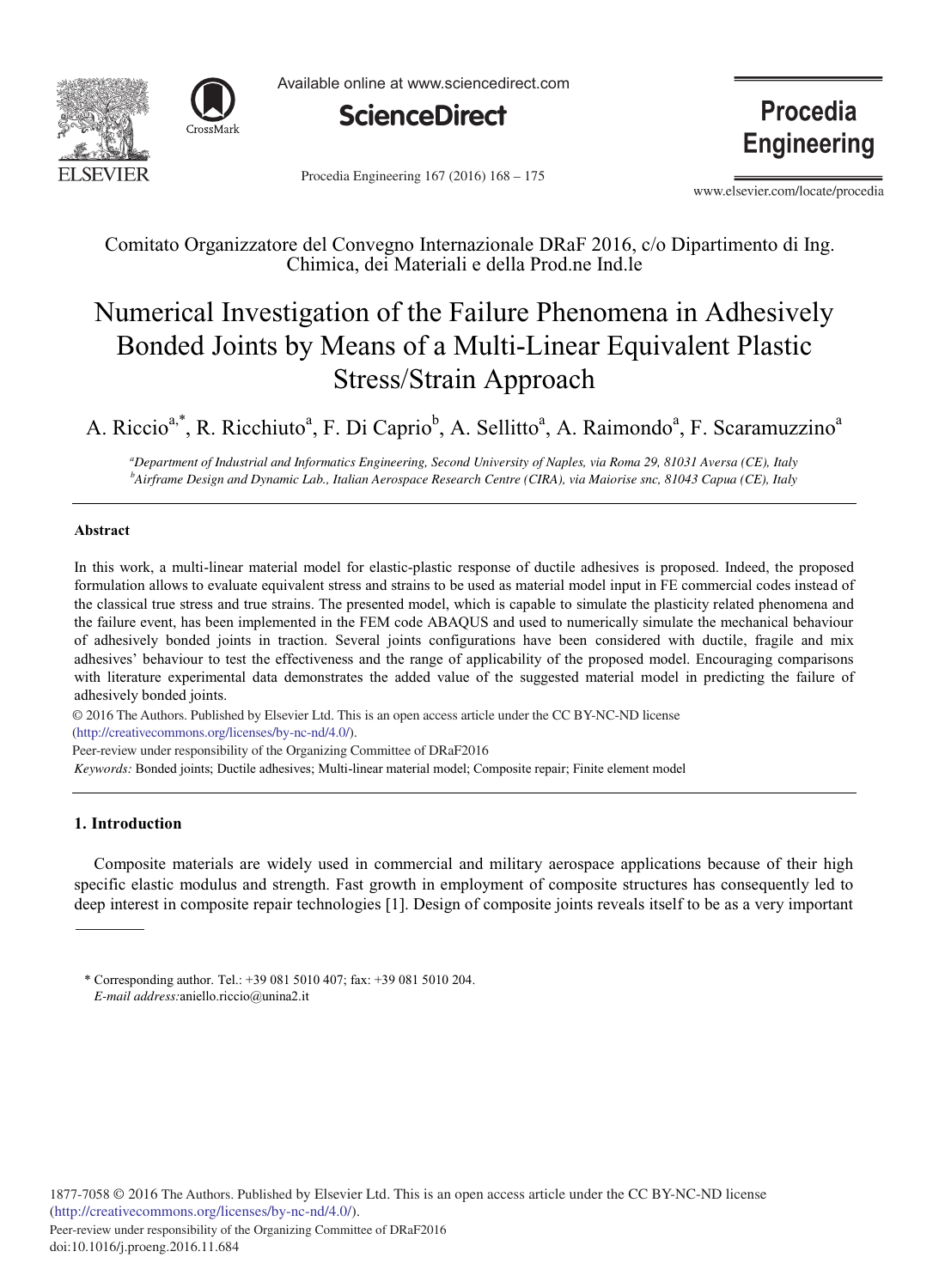task for the structural efficiency of repaired composite structures. Usually, the joining methods for composite structures are classified into two main categories, i.e. mechanical and adhesive. Generally, mechanical bolted joints involve weight increase, stress concentration around the drilled holes and variations in the structure shape and thickness. On the other hand, bonded joints does not hardly affect the stress distribution and the load distribution; however, they may be sensitive to surface treatments and environmental conditions, such as temperature and humidity [2-3]. The benefits of adhesively repaired composite structures, makes their use spreading as much as the need of a continuous improvement of design techniques. To this end, the Finite Elements Method proves to be a valuable and effective tool. It gives the possibility to evaluate the stress distribution in the adhesive layer with good accuracy [4-9] providing the chance to minimize stress and strain peaks in order to guarantee adequate joint performances in terms of strength and reliability [10-12]. The real difficulty within the FE modelling is the definition of a valid material model capable of simulating the adhesive mechanical behaviour. The adhesives may present a non-negligible degree of ductility resulting in more or less extended non-linear response before failure onset and propagation. While a number of works analyse the elastic-plastic phase of the joints to compute the stress distribution within the bonded area [13-19], others have focused their efforts into defining the joints' strength mostly making use of the Cohesive Zone Model [20-22]. However, it looks useful to take simultaneously into account nonlinear response, failure initiation and damage growth in order to have a comprehensive outlook of the phenomenon.

The aim of this work is the formulation of an effective method to simulate the elastic-plastic and failure behaviour of adhesives. The implemented model proposes the computation of equivalent stresses and strains as input to the FE code material model rather than the usual true stresses and true strains. The methodology, meant to be applied to bonded joints such as single laps and scarfs undergoing mainly shear stress, has been tested thanks to comparisons with the experimental data provided in [23] for adhesives holding different degrees of ductility (frail, extensive plasticity and mid-plasticity). Thanks to a parametric study, performed by means of the Finite Element code ABAQUS, the influence of several numerical model aspects has been assessed.

In Section 2 the formulation of the developed method is introduced. In section 3, a simple shear case is analysed in order to validate the model together with a comparison with alternative input data. Finally, with the purpose to assess the effectiveness of the proposed method, section 4 presents a numerical-experimental correlation activity performed on a series of single lap joint tests by adopting different numerical approaches.

## **2. A Multi-linear Input Curve Approach: Theoretical Background And FEM Implementation**

In order to model the plastic behaviour of a material, ABAQUS requires, as an input, the uniaxial true stress and the equivalent plastic strain data without the chance to input, at the same time, the tensile and shear plastic stressstrain curves. In literature, it is possible to find a variety of approaches, adopting as input data Shear True Stress vs. Plastic Strain, Tensile True Stress vs. Plastic Strain or curves specifically calculated for the investigation of specific phenomena. However, the most of these alternative methods was found not able to represent the category of phenomena investigated in this work.

Among the studied literature approaches, Ban et al. [24] propose the calculation of a multi-linear curve to use as input to the numerical model to predict the failure load of single lap joints. In [24] the need to use the shear stressstrain curve of the adhesive is pointed out because the adhesive joints mainly undergo shear stress. The multi-linear curve is calculated by means of the Von Mises criterion as:

$$
\sigma_y = \sqrt{3}\tau_y
$$
  

$$
\varepsilon_y = \frac{\sqrt{3}\tau_y}{2G(1+\nu)}
$$
 (1)

where  $\sigma_y$  is the tensile yielding stress,  $\tau_y$  is the shear yielding stress,  $\varepsilon_y$  is the tensile yielding strain, *v* is the Poisson's ratio and *G* the shear modulus. The obtained curve is similar to the tensile stress-strain curve of the adhesive, but its ultimate strain is larger than that of the tensile curve.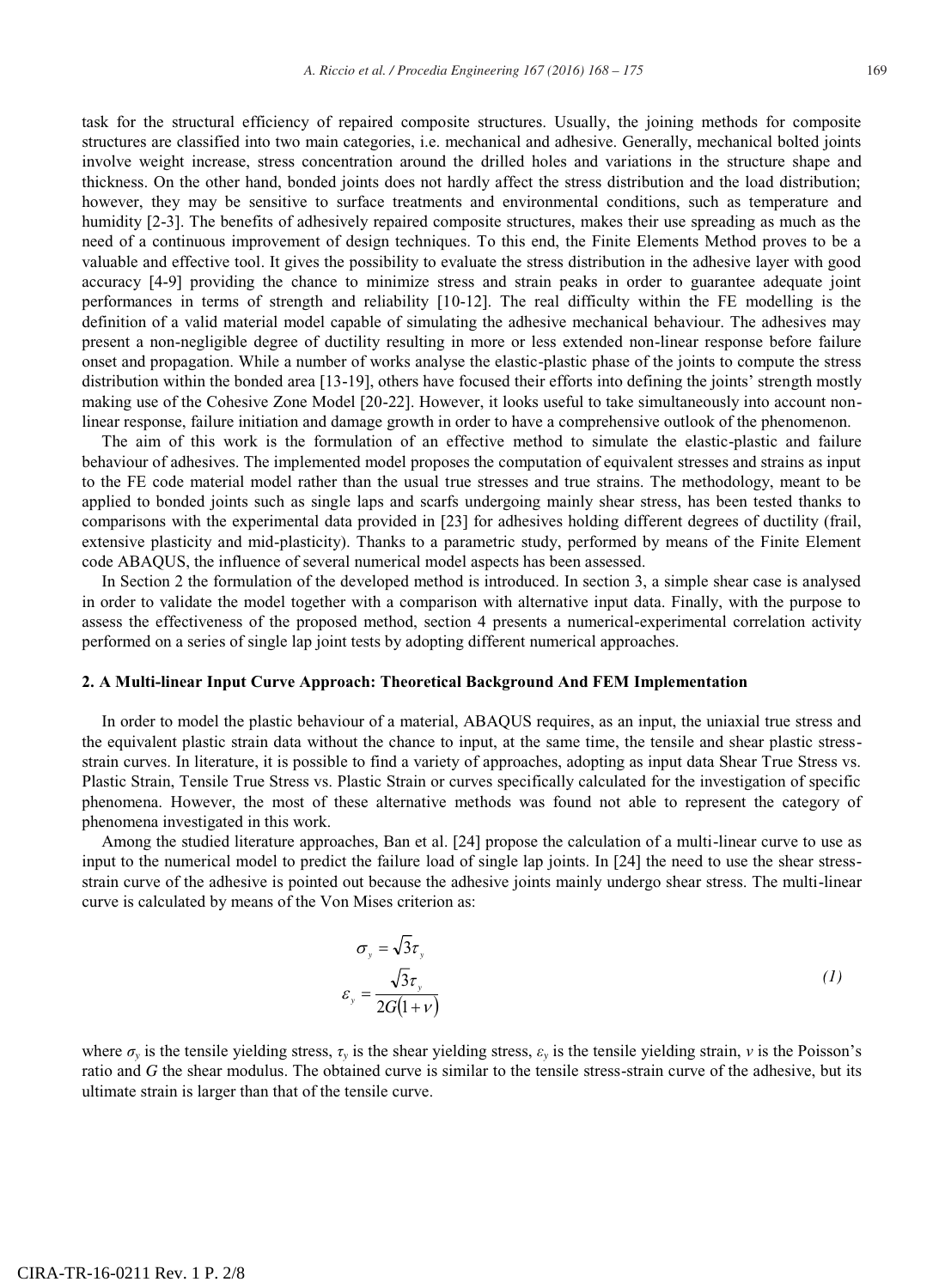In order to obtain an improvement of the method proposed by Ban et al., a further step has been made in the evaluation of the multi-linear curve. Indeed, the equivalent strain has been evaluated by averaging successive points in the stress-strain curve.

The input data are evaluated starting from the shear stress-strain curve. The nominal stress-strain data are preliminary converted into true stress and logarithmic strain making use of Eqs. (2):

$$
\tau_{true} = \tau_{nom} (1 + \varepsilon_{nom})
$$
  
\n
$$
\varepsilon_{log} = \log (1 + \varepsilon_{nom})
$$
\n(2)

The calculated Stress and strain values have been used for the evaluation of shear modulus (Eq. 3), and elastic modulus (Eq. 4).

$$
G_i = \frac{\tau_{true_i} - \tau_{true_{i-1}}}{\varepsilon_{\log_i} - \varepsilon_{\log_{i-1}}}
$$
\n(3)

$$
E_i = 2G_i(1+\nu) \tag{4}
$$

Finally, by means of the equivalent stress estimated according to Eq. 5, the averaged strain is given in Eq. 6.

$$
\sigma_{\text{eq}v_i} = \sqrt{3}\tau_{\text{true}} \tag{5}
$$

$$
\varepsilon_{avg_i} = \left(\frac{\sigma_{eqv_i} - \sigma_{eqv_{i-1}}}{E_i}\right) + \varepsilon_{avg_{i-1}} \tag{6}
$$

As a matter of fact, the plastic tabular input data only requires the plastic part of the strain, so the elastic part of the strain, here denoted as *εavg0*, should be eliminated in the expression of the equivalent strains:

$$
\mathcal{E}_{\mathit{eqv_i}} = \mathcal{E}_{\mathit{avg_i}} - \mathcal{E}_{\mathit{avg_0}} \tag{7}
$$

A schematic depiction of the described procedure providing equivalent stress (Eq. 5) and equivalent strain (Eq. 7) is schematically shown in Figure 1 pointing out the new developments introduced with respect to the state of the art technique.



Figure 1: Flowchart of the developed input method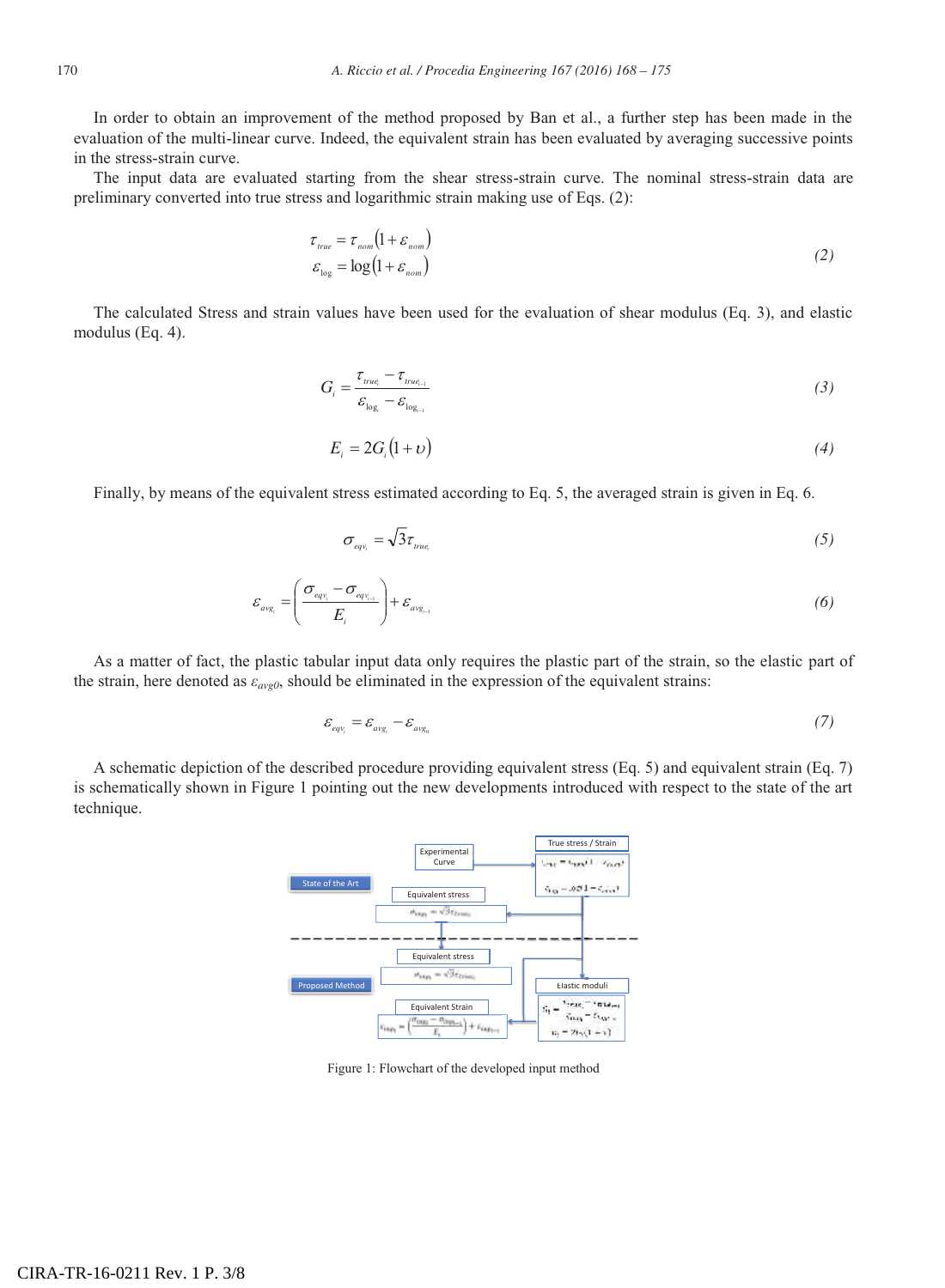#### **3. Numerical Application: pure shear test**

In order to assess the efficiency of the technique presented in section 2, with respect to other literature methodologies, a numerical comparison has been performed. To this aim, the characterized adhesives in [23] have been utilized and various material models have been taken into account.

A simple case of pure shear has been simulated with the purpose of comparing various methodologies of plasticity material modelling. In particular, the shear stress in output has been evaluated and compared to the experimental shear stress-strain curves of the three adhesives under investigation in this phase (Hysol EA9359.3, Supreme 10HT and Redux 326) holding different degrees of ductility (frail, extensive plasticity and mid-plasticity).

The compared approaches are characterized by different curves defining the plastic material model:

- Tensile curve (true stress vs. plastic strain);
- Shear curve (true stress vs. plastic strain);
- $\bullet$  Ban et al. [24];
- Developed Input Method.

Moreover, two different analyses for each material model and adhesive have been carried out: a first one that does not consider active any failure option of the adhesive and a second one in which the failure is taken into account. Figures 2 to 4 give an overview of the obtained results.



Figure 2: Shear stress vs. shear strain (τ-γ) curves' comparison for high ductility adhesive



Figure 3: Shear stress vs. shear strain  $(\tau - \gamma)$  curves' comparison for medium ductility adhesive



Figure 4: Shear stress vs. shear strain  $(\tau - \gamma)$  curves' comparison for low ductility adhesive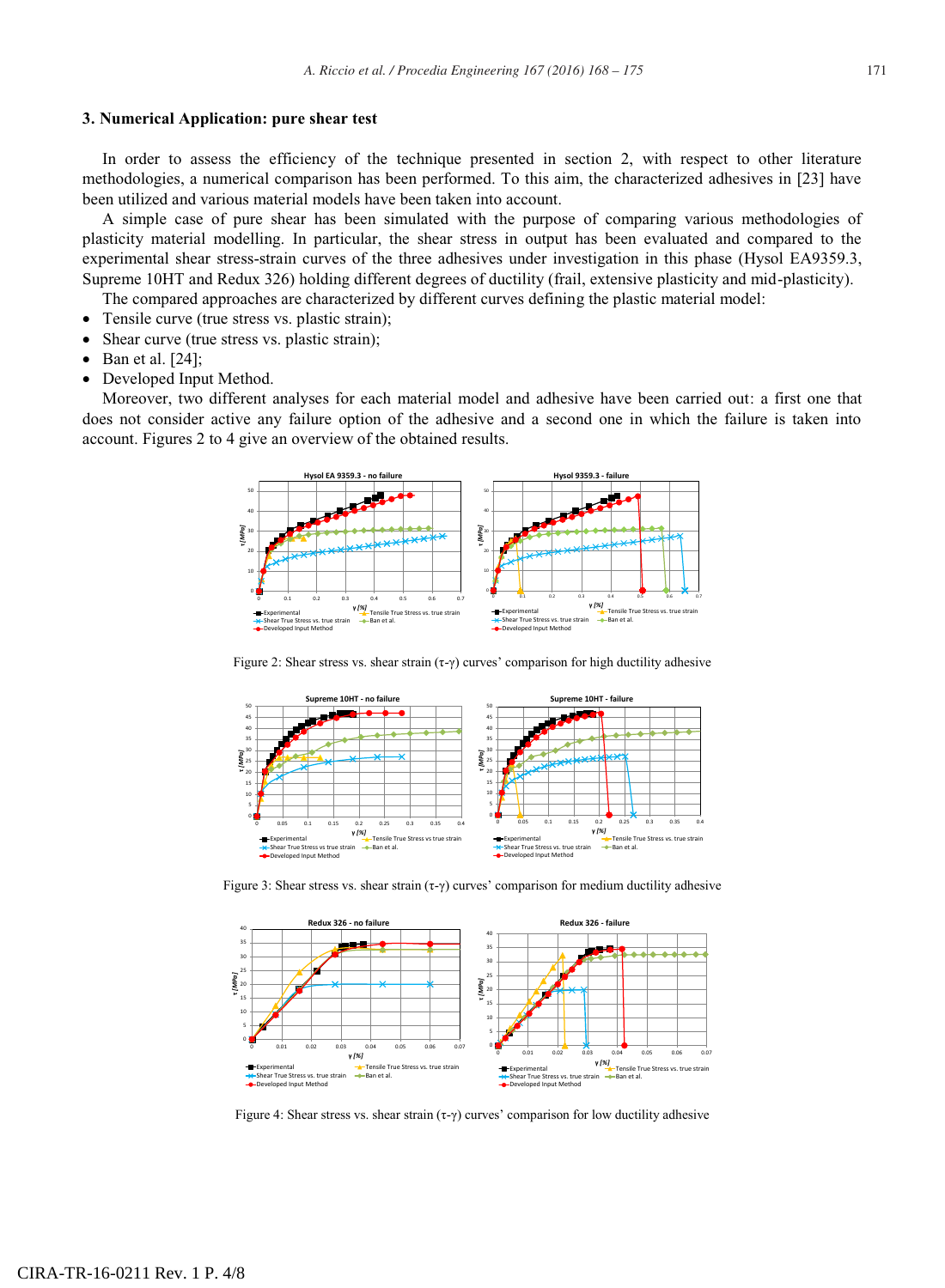The charts show how the results obtained thanks to the proposed new input methodology are in very excellent agreement with experimental data. This agreement is not reached by the other methodologies, at least in relation to the more ductile adhesives (Hysol EA9359.3 and Supreme 10HT). Figure 4, where the results regarding the frailer adhesive are displayed, shows a smaller performance gap among the compared outputs.

## **4. Numerical application: Single Lap Joint test**

A series of single lap joints tests, reported in [25]. has been taken into account, in the present paper, to assess the performance of the proposed new method. The adhesives introduced in the previous sections: Hysol EA9359.3, Supreme 10HT and Redux 326 have been considered. For the adherents, hard steel was adopted. The geometry of the specimens used in the SLJ tests is shown in Figure 5.



Figure 5: Sketch geometry of the specimens (dimensions in millimetres)

The bondline thickness of the adhesive (red zone in Figure 5) is 0.12 mm.

The reference results of the tests performed in [23] according to the ASTM standard D1002 [25] are shown in Figure 6.



Figure 6: Single Lap Joints: Failure stresses from experimental tests [23]

### *4.1. FE Model and analysis' settings*

2D FE models have been realized, thanks to the symmetry of the test, in order to reduce the associated computational cost. Four different element mesh have been considered with substantial differences in the adhesive layer (i.e. the elements number throughout the thickness). For the adherents a coarser mesh has been used. In Figure 7 a representation of the single lap joint model with boundary conditions is reported.



Figure 7: FE model sketch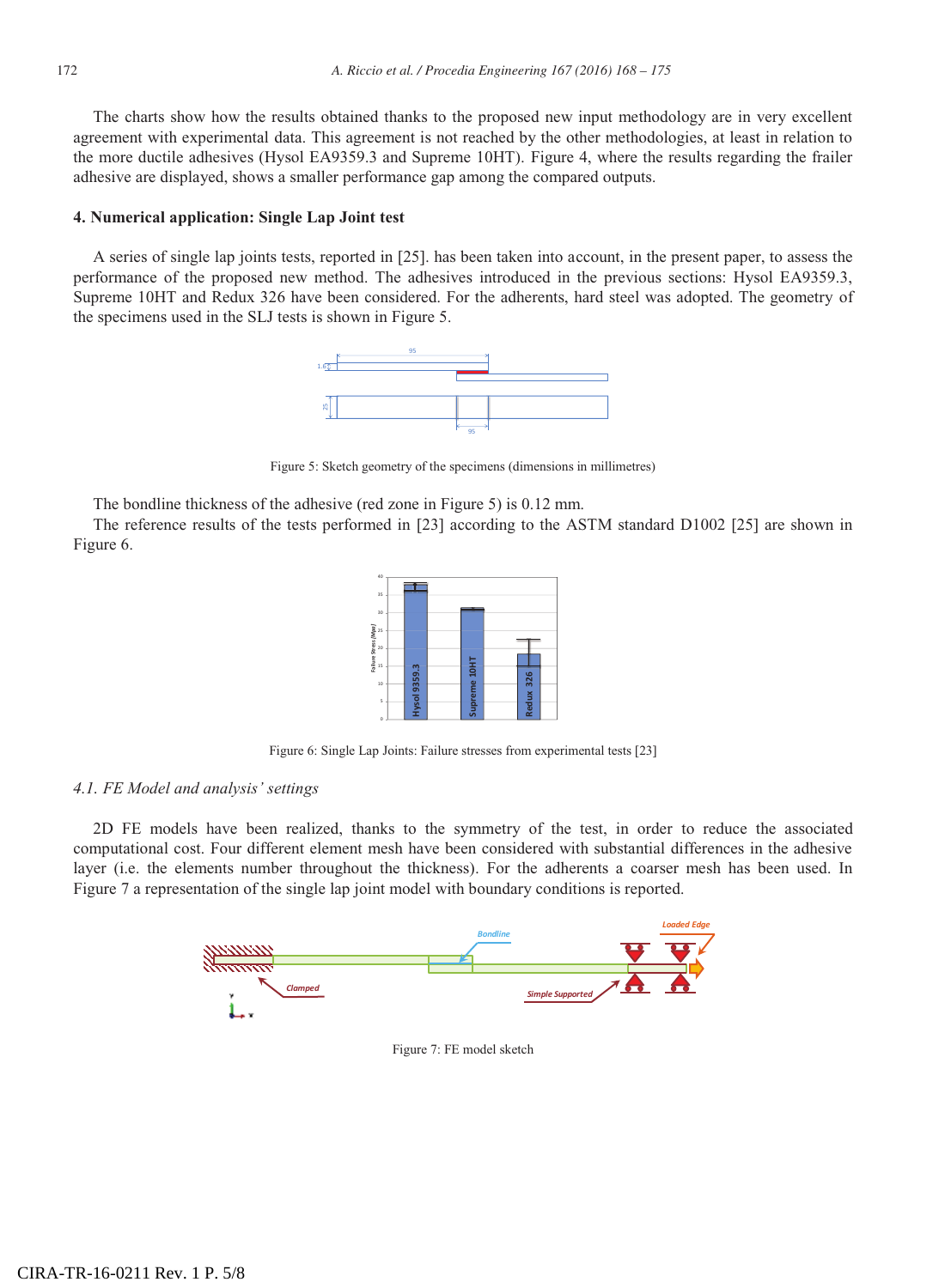A series of analyses has been carried out to test the effectiveness of the proposed method and to obtain a picture as complete as possible of the behaviour of the adhesives in the single lap joint tests. Specifically, three groups of analysis have been performed, one for each adhesive, by varying:

- the number of elements throughout the adhesive thickness;
- numerical parameter: *damping factor*;
- x numerical parameter: *element viscosity*.

The bondline thickness has been modelled with 2, 4, 6 and 8 elements. Three values of the element viscosity (0.1, 0.01, and 0.001) and two values of the damping factor (2∙10-3 and 2∙10-5) have been considered.

Tables 1 report for each test the results of the three groups of analyses performed for each adhesive. It can be noted how the damping factor has a negligible influence on the models outcomes differently from the viscosity which value has a far more sensible consequence on the numerical test. An increase in the viscosity's value will rise the failure stress at which the modelled adhesive will collapse. On the other hand, the increase of element modelling the bondline thickness will result in a reduction of the failure stress. This reduction is remarkable for the frailer adhesive (Redux 326) and much more gradual for the ductile ones (Supreme 10HT and Hysol EA9359.3).

However, the variations in results related to elements number in adhesive thickness, related to the singularity in stress in the numerical model at material interfaces, tend to stabilize for a value of 6 elements which is actually the number of elements to be considered as the best compromise between accuracy and computational cost.

#### *4.2. Methodologies comparisons*

To further point out the effectiveness of the proposed methodology, three more groups of analysis have been carried out, using the multi-linear curve proposed in [24]. In Figure 8, such results are compared with the ones previously achieved with40 the developed methodology (in the graph, the results obtained with the proposed model are represented by white bars while the experimental bar is the dithered one). For the more ductile adhesive (Hysol EA9359.3) the added value of the new proposed methodology is extremely noticeable. A less remarkable improvement can be noticed also for the average ductility adhesive (Supreme 10HT). Finally, for the Redux 326, the frailer adhesive, the two approaches show almost the same results.

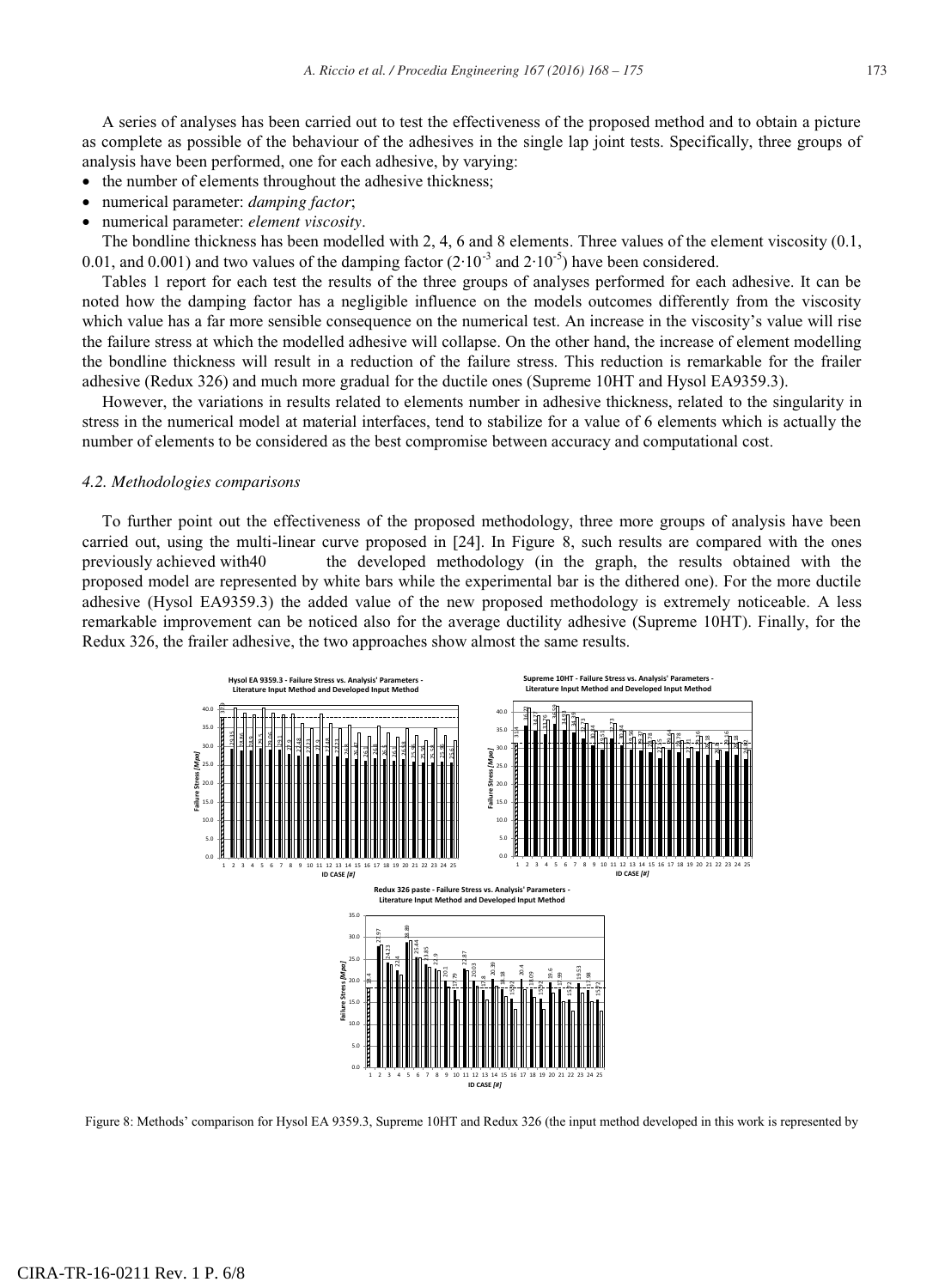| Id<br>case     | Number of<br>elements in the<br>bondline thickness | <b>Viscosity</b> | Damping<br>factor | <b>Hysol EA9359.3</b>      |                     | Supreme 10HT                      |              | Redux 326                  |              |
|----------------|----------------------------------------------------|------------------|-------------------|----------------------------|---------------------|-----------------------------------|--------------|----------------------------|--------------|
|                |                                                    |                  |                   | Failure<br>stress<br>[MPa] | <b>Error</b><br>[%] | <b>Failure</b><br>stress<br>[MPa] | Error<br>[%] | Failure<br>stress<br>[MPa] | Error<br>[%] |
| $\mathbf{1}$   | Experimental value                                 | $\frac{1}{2}$    | $\frac{1}{2}$     | 37.9                       | 0.00                | 31.4                              | 0.00         | 18.4                       | 0.00         |
| $\overline{2}$ | $\sqrt{2}$                                         | 0.1              | 2.00E-05          | 40.52                      | 6.91                | 41.24                             | 31.34        | 28.32                      | 53.91        |
| 3              |                                                    | 0.01             |                   | 39.13                      | 3.25                | 38.98                             | 24.14        | 23.83                      | 29.51        |
| $\overline{4}$ |                                                    | 0.001            |                   | 38.67                      | 2.03                | 37.83                             | 20.48        | 21.37                      | 16.14        |
| 5              |                                                    | 0.1              | 2.00E-03          | 40.52                      | 6.91                | 41.73                             | 32.90        | 29.36                      | 59.57        |
| 6              |                                                    | 0.01             |                   | 39.13                      | 3.25                | 39.31                             | 25.19        | 25.32                      | 37.61        |
| $\tau$         |                                                    | 0.001            |                   | 38.67                      | 2.03                | 38.46                             | 22.48        | 23.26                      | 26.41        |
| 8              | 4                                                  | 0.1              | 2.00E-05          | 38.69                      | 2.08                | 36.85                             | 17.36        | 22.45                      | 22.01        |
| 9              |                                                    | 0.01             |                   | 36.21                      | $-4.46$             | 34.68                             | 10.45        | 18.66                      | 1.41         |
| 10             |                                                    | 0.001            |                   | 34.78                      | $-8.23$             | 32.92                             | 4.84         | 15.74                      | $-14.46$     |
| 11             |                                                    | 0.1              | 2.00E-03          | 38.7                       | 2.11                | 36.85                             | 17.36        | 22.46                      | 22.07        |
| 12             |                                                    | 0.01             |                   | 36.21                      | $-4.46$             | 34.68                             | 10.45        | 18.73                      | 1.79         |
| 13             |                                                    | 0.001            |                   | 34.78                      | $-8.23$             | 32.99                             | 5.06         | 15.75                      | $-14.40$     |
| 14             | 6                                                  | 0.1              | 2.00E-05          | 35.72                      | $-5.75$             | 34.15                             | 8.76         | 18.84                      | 2.39         |
| 15             |                                                    | 0.01             |                   | 33.8                       | $-10.82$            | 32.13                             | 2.32         | 16.46                      | $-10.54$     |
| 16             |                                                    | 0.001            |                   | 32.77                      | $-13.54$            | 30.32                             | $-3.44$      | 13.52                      | $-26.52$     |
| 17             |                                                    | 0.1              | 2.00E-03          | 35.54                      | $-6.23$             | 34.13                             | 8.69         | 18.04                      | $-1.96$      |
| 18             |                                                    | 0.01             |                   | 33.8                       | $-10.82$            | 32.13                             | 2.32         | 16.21                      | $-11.90$     |
| 19             |                                                    | 0.001            |                   | 32.53                      | $-14.17$            | 30.2                              | $-3.82$      | 13.52                      | $-26.52$     |
| 20             | 8                                                  | 0.1              | 2.00E-05          | 34.79                      | $-8.21$             | 33.27                             | 5.96         | 17.28                      | $-6.09$      |
| 21             |                                                    | 0.01             |                   | 33.12                      | $-12.61$            | 31.77                             | 1.18         | 15.27                      | $-17.01$     |
| 22             |                                                    | 0.001            |                   | 31.72                      | $-16.31$            | 29.66                             | $-5.54$      | 13.15                      | $-28.53$     |
| 23             |                                                    | 0.1              | 2.00E-03          | 34.79                      | $-8.21$             | 33.27                             | 5.96         | 17.29                      | $-6.03$      |
| 24             |                                                    | 0.01             |                   | 33.09                      | $-12.69$            | 31.58                             | 0.57         | 15.29                      | $-16.90$     |
| 25             |                                                    | 0.001            |                   | 31.67                      | $-16.44$            | 29.66                             | $-5.54$      | 13.17                      | $-28.42$     |
|                |                                                    |                  |                   |                            |                     |                                   |              |                            |              |

#### Table 1: Test Matrix

## **5. Conclusions**

This work presents a methodology to study the elastic-plastic behaviour in bonded joints undergoing mainly shear stress. The new method has been developed in order to by-pass the classical user-defined material models for the commercial FE codes not able to fully reproduce the experimental characterization tests. Its effectiveness has been tested thanks to literature experimental data.

A multi-linear material model capable to replicate ductile adhesives elastic-plastic response has been implemented and used to evaluate the strength of Single Lap Joints under tensile loading. Comparisons between models with different input parameters, as well adhesives presenting different ductility degrees, have been perform in order to evaluate the effectiveness and the range of applicability of the newly proposed model.

The performed parametric study, where input numerical parameters and mesh discretization variables have been considered, offered exhaustive results for a proper evaluation of the method and resulted in a good correlation with the experimental data, above all for the more ductile adhesives. A multi-linear material model available in literature